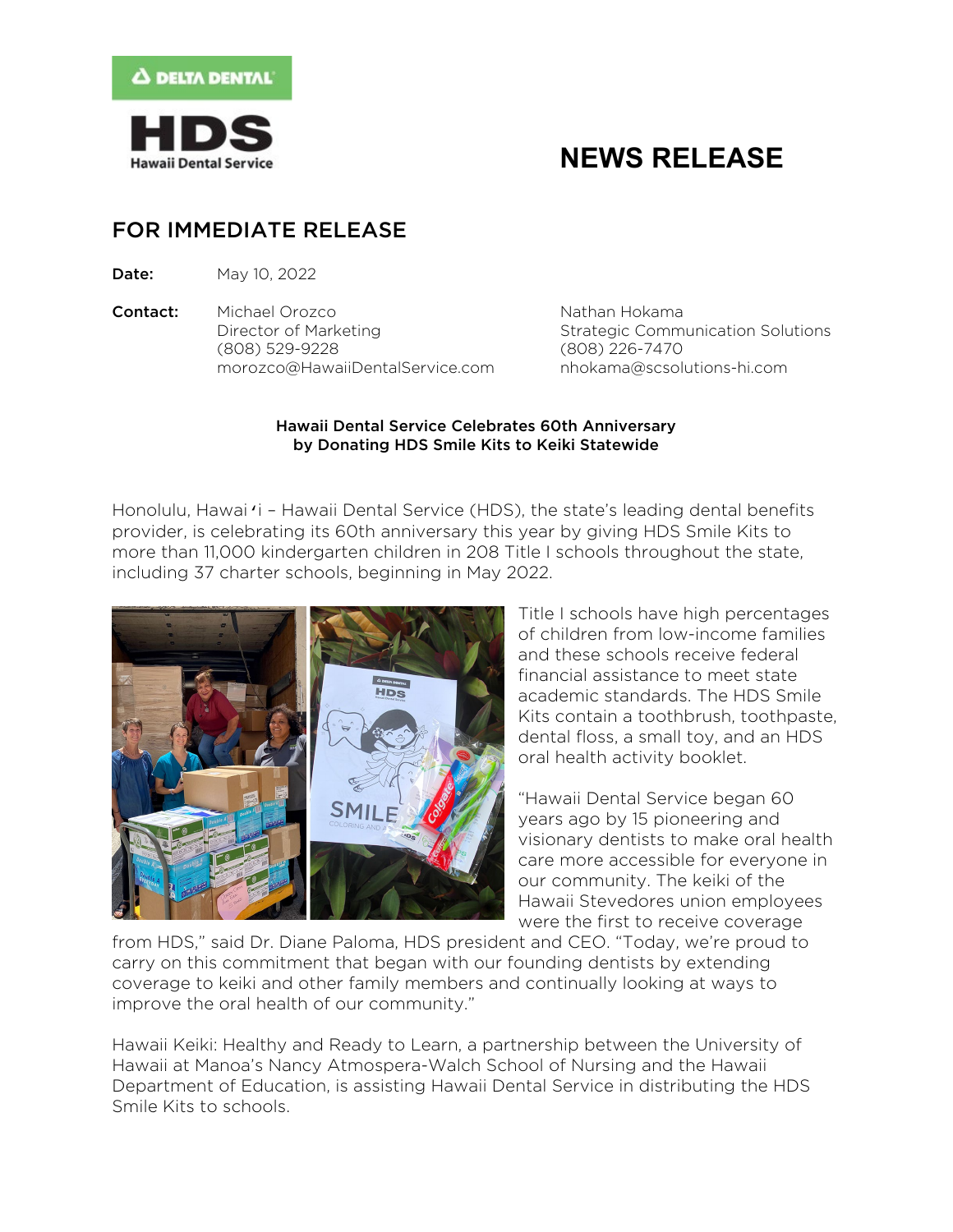

# **NEWS RELEASE**

This HDS anniversary community initiative is just one of several major oral healthrelated programs that HDS has launched in the last few years to develop schoolbased preventive care programs and education for Hawaii's students:

- "Seal Away Decay," an HDS Foundation initiative that began two years ago in partnership with Hawaii Keiki to provide oral assessments and sealants in highneed public schools by a team of dental professionals.
- "Gear Up with Mouthguards for Student Athletes," an HDS program distributing fitted mouthguards to student athletes throughout Hawaii. Last year, HDS partnered with the State of Hawaii Department of Education, Oahu Interscholastic Association, Interscholastic League of Honolulu, Maui Interscholastic League, Kauai Interscholastic Federation, and the Big Island Interscholastic Federation to distribute 10,000 mouthguards, valued at \$250,000, for student athletes in 90 Hawaii public, charter and private high schools. The program will continue as new partnerships are formed with additional youth sports leagues in Hawaii. HDS continues that commitment to protect the oral health of youth and to minimize the impact of concussions.
- In 2021, the HDS Foundation gave \$1.6 million to numerous community programs to promote oral health education, prevent oral disease and improve access to oral health care throughout the state with nearly 10% of this total earmarked for oral health education and prevention. On this anniversary year, the HDS Foundation continues its commitment to support more community programs to promote good oral health in the state.

# # #

#### Photo caption:

In celebration of its 60th Anniversary, Hawaii Dental Service is distributing HDS Smile kits to more than 11,000 children in 208 Title I schools throughout the state. HDS Smile Kits will have a toothbrush, toothpaste, floss, a toy and an oral health activity booklet. From left: Deborah Mattheus and Kenna Gardes of Hawaii Keiki; Rachel Faasau of Cardinal Mailing Services LTD; and Kahala Howser of Hawaii Dental Service.

#### About Hawaii Dental Service

Hawaii Dental Service (HDS) is the leading dental benefits provider in the state, serving nearly one million residents throughout Hawaii, Guam, and Saipan. It has the largest network of dentists, with more than 95 percent of Hawaii's licensed, practicing dentists participating with HDS.

As a nonprofit founded in Hawaii in 1962, HDS is committed to making quality oral health care affordable and accessible. Employers who offer HDS dental plans to their employees represent Hawaii's diverse industries, companies, unions, associations, and nonprofit organizations. HDS also offers dental plans for individuals and families.